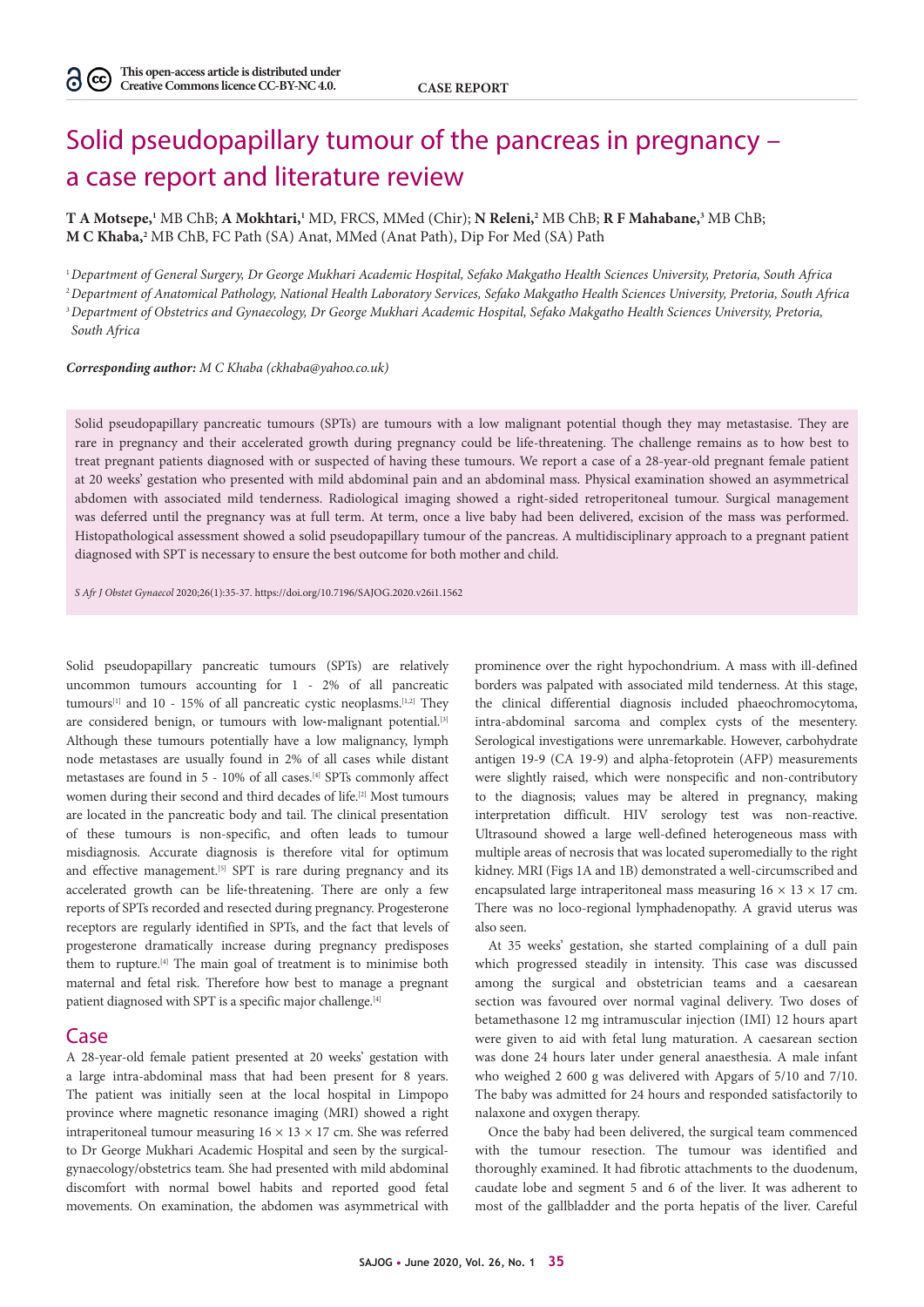

*Fig 1. (A) Large encapsulated tumour (red arrow) located above a pregnant uterus (yellow arrow); (B) tumour with solid and cystic areas (red arrow) and the kidney is structurally deformed (blue arrow) as a result of compression.*

dissection was done and the tumour removed. The tumour was circumscribed with an intact capsule measuring  $16 \times 13 \times$ 17 cm.

On histopathological assessment, the tumour was solid and cystic with haemorrhagic and necrotic areas on cut section. Haematoxylin and eosin (H&E) sections demonstrated a compressed pancreas with a tumour arranged in nests, solid sheets and pseudopapillae. The tumour cells were round and oval with eosinophilic cytoplasm and eccentrically placed nuclei. The nuclei had fine chromatin with nuclear grooving. Immunohistochemical stains showed positive beta-catenin, CD10, synaptophysin and progesterone receptors on the tumour cells while chromogranin and oestrogen receptors were negative. These features confirmed a solid pseudopapillary tumour of the pancreas. The patient's condition improved gradually until she was discharged from the hospital on day 8 post surgery.

Adjuvant therapy was not offered to the patient as complete resection was achieved.

# **Discussion**

SPT is a rare condition. It is more common in women than men and may occur in women of childbearing age. Huang *et al*.<sup>[3]</sup> found only ten reported SPT cases that had been treated during pregnancy. These tumours generally have a low malignancy potential with a good prognosis. However, local invasion and distant organ and lymph node metastases have been reported.<sup>[2,6]</sup> SPTs commonly occur in the pancreatic tail, although they have been reported in the head and body.[5] They present with nonspecific features/symptoms which

makes diagnosis difficult.[3,6] Some symptoms are as a result of the tumour compressing the adjacent pancreas and include vomiting, nausea, and jaundice. Although the symptoms are nonspecific, abdominal discomfort/pain and a mass are the commonest features.[6] The index patient presented with mild abdominal pain and a mass without other symptoms. The differential diagnosis for these signs and symptoms is vast and not diagnostic. The diagnosis of this tumour relies more on radiolological features as there are no consistent specific tumour markers.[5] AFP and CA 19-9 were unhelpful in the diagnosis of the tumour in this patient, as altered levels during pregnancy may be confusing. However, definite diagnosis is made on histology. It is still not clear whether SPT directly affects pregnancy by compressing the expanding uterus and/or causing fetal compromise. There was no evidence of compromise to the baby during this pregnancy. Part of SPT pathogenesis includes the mutation of betacatenin which is shown by nuclear staining of the tumour cells which is positive.[2]

A raised level of progesterone has been suggested to be associated with tumour growth and/or rupture.<sup>[2]</sup> Hence, rapid growth may occur in pregnancy. In this patient, the SPT mass was reported to have been present for 8 years, and it would seem that rapid growth occurred during pregnancy. There is still no consensus between different authors regarding the possible role of progesterone. However, it has been suggested that progesterone levels be used to monitor the potential for growth of this tumour in pregnancy, and subsequently as an indicator by the surgeon for excision.<sup>[4]</sup> The index patient did not have tissue diagnosis until post-surgery. Progesterone was not used for

monitoring of the SPT mass. Although rare, rupture in the non-pregnant woman may be caused by trauma.

SPTs can be detected radiographically using ultrasound, computed tomography (CT) or MRI.[3] Ultrasound and MRI are preferred as they do not have proven adverse effects on the fetus.[3]

Grossly, SPTs may be small or large in size. They are well circumscribed with a pseudocapsule. Post-surgery section demonstrates solid and cystic areas with haemorrhage and necrosis. Microscopically, the tumour cells are arranged in nests, tubules and pseudopapillae. The tumour cells have moderate pale eosinophilic cytoplasm with central/eccentrically placed nuclei with normochromasia.[2,3] Perineurial invasion, lymphovascular invasion, invasion of adjacent structures and distant metastasis are used as criteria for malignancy.[2] Positive immunohistochemical stains include beta-catenin, CD10, synaptophysin and progesterone receptors.[3]

The management of SPT in pregnancy can be difficult, partly due to lack of proper guidelines and challenges in trying to establish a balance between maternal and fetal wellbeing, as well as deciding the timing of surgical intervention during pregnancy. Different trimesters are associated with different risks to the fetus. The second or third trimester may be the preferred period for surgical intervention.[3] The American College of Obstetricians and Gynecologists in general recommends operating on patients during the second trimester for non-urgent cases. First trimester surgical treatment may be associated with spontaneous miscarriage; operating during the second and third may carry the risk of premature labour.[3] The growing uterus may obstruct access. Maternal and fetal wellbeing must be assessed to determine the optimal timing of surgery.<sup>[6]</sup> In this case the patient presented in the second trimester. She was deemed fit to continue with the pregnancy until full term (37 weeks) with strict monitoring. The patient was delivered at 35 weeks because of worsening pain.

# Conclusion

SPT is rare in pregnancy with only a few reported cases. There are no proper treatment guidelines. The clinical features of SPT are nonspecific and the differential diagnosis should be considered, but